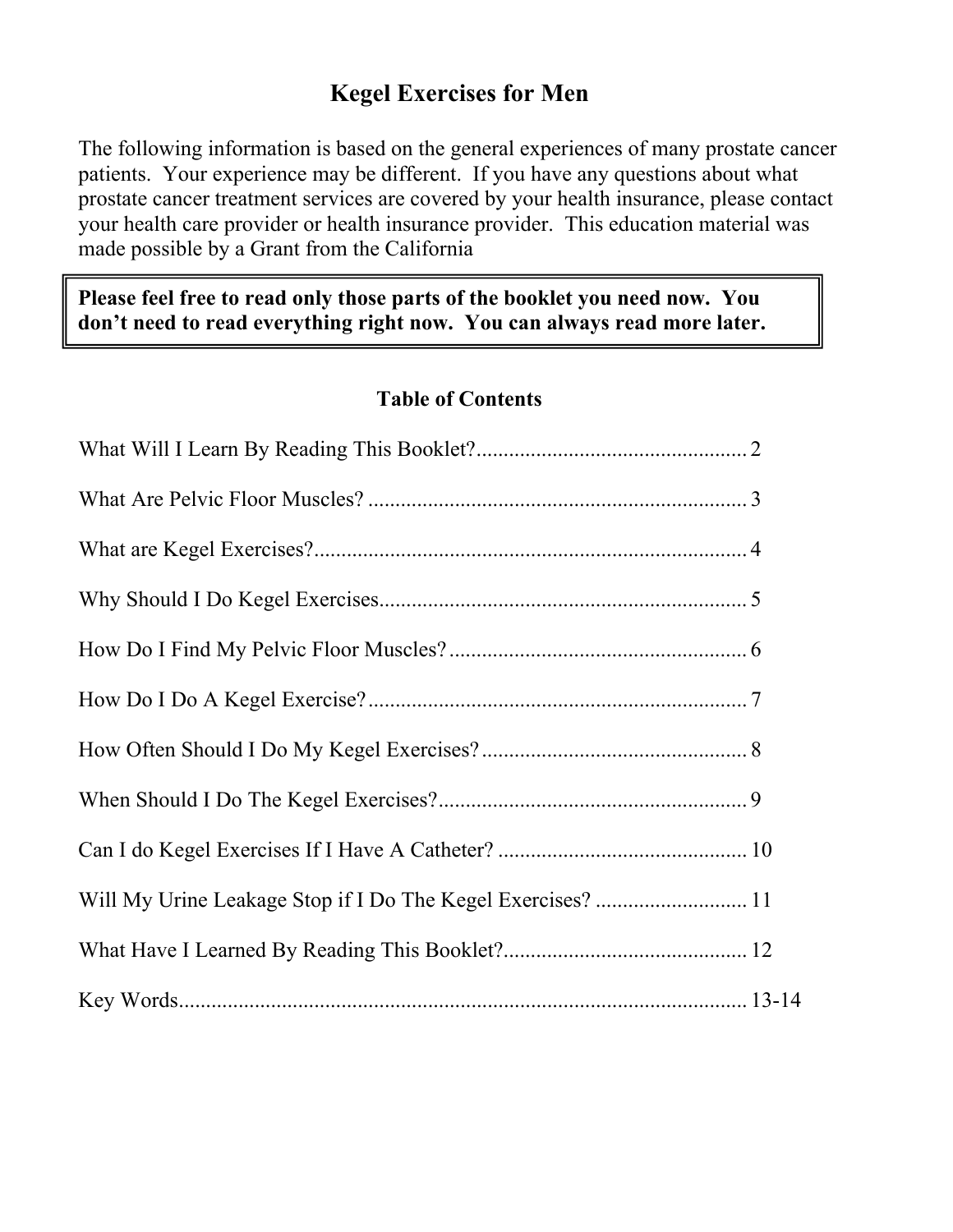#### **What Will I Learn By Reading This Booklet?**

When you have prostate cancer surgery or radiation therapy the muscles that help you control your urine flow may be weakened. When this happens you may have **incontinence**. Incontinence is when you leak or pass urine when you do not want to. This is a very common **side effect** or unwanted change of prostate cancer treatment. The good news is that there is a simple exercise, called a **Kegel (Key-gul) exercise**, you can do to help strengthen your muscles. This exercise will help you have more control over your urine flow after your prostate cancer treatment. In this booklet you will learn:

- What a Kegel exercise is
- Why you should do Kegel exercises
- How to find your pelvic floor muscles
- How often you should do your Kegel exercises

It is important for you to think about and plan how you will take care of yourself before and after your prostate cancer treatment so that you can keep doing as many of your normal activities as possible.

Words that appear in **bold** (dark text) can be found in the "Key Words" section at the end of this booklet.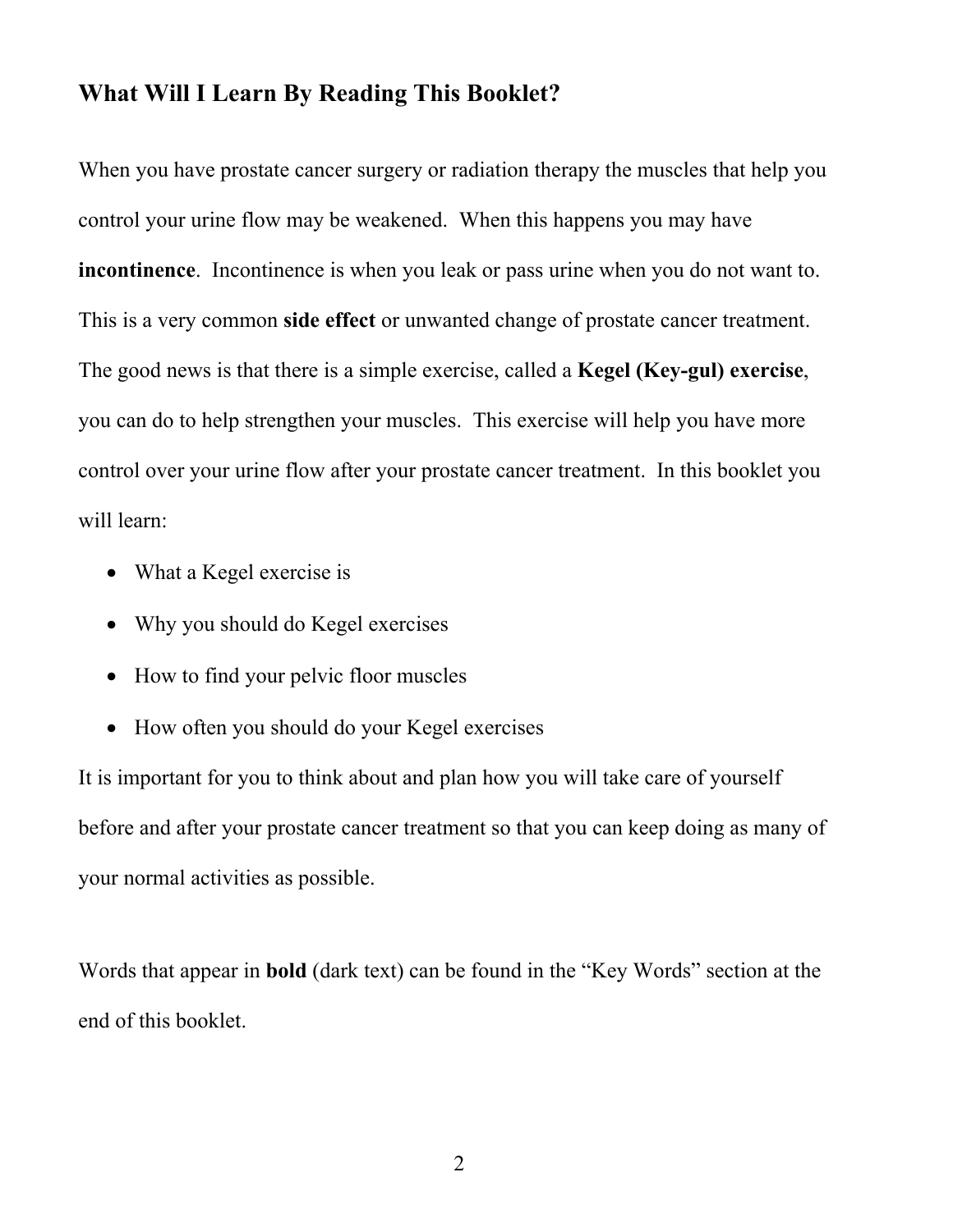### **What Are Pelvic Floor Muscles?**

Your **pelvic floor muscles** are a network of muscles that support your bladder and help you control your urine flow. There are three pelvic muscles:

- 1. The **bladder**. Your bladder is a muscle shaped like a balloon and holds your urine.
- 2. The **sphincter muscles**. These muscles help you open and close your urethra, the tube that drains urine from your bladder. And,
- 3. The **pelvic floor muscle** [also known as the **pubococcygeus** (pu-bo-kak-sij-eus) or **PC muscle**] supports your bladder and **rectum** and helps control your urine flow.



#### **Picture of Pelvic Floor Muscles**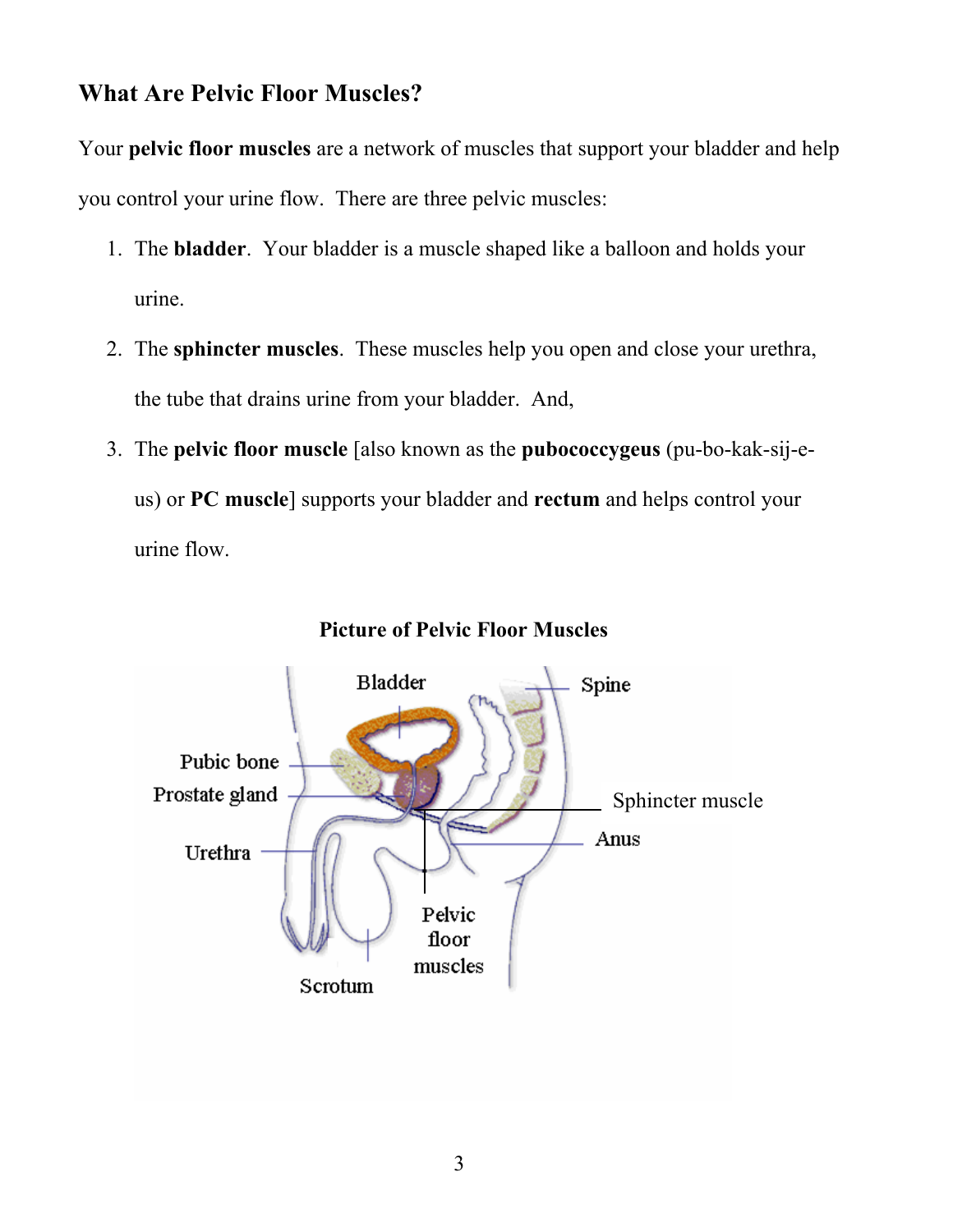# **What Are Kegel Exercises?**

Kegel exercises are easy exercises you can do before and after your prostate cancer treatment to help strengthen your pelvic floor muscles. These muscles help control your urine flow. Kegel exercises are one of the most effective ways of controlling incontinence without medication or surgery.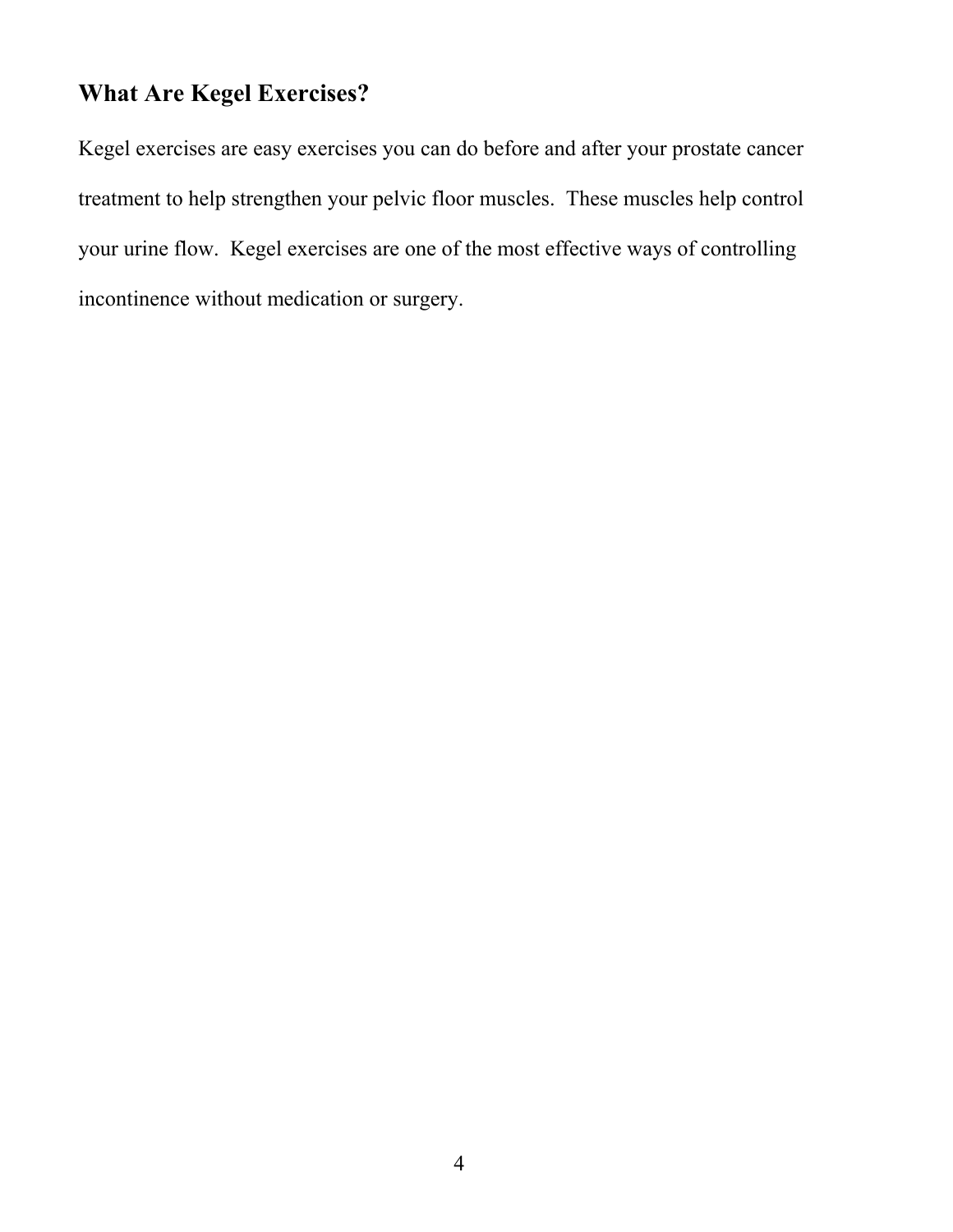### **Why Should I Do Kegel Exercises?**

The **prostate** is a gland, about the size of a walnut, located under the **bladder** surrounding the upper part of the urethra. The **urethra** is a tube



that carries urine through the penis to the outside of the body. There are many muscles that surround the prostate gland. These muscles may be weakened during your prostate cancer treatment. This may cause you to have urine leakage also known as incontinence. Building up the strength in your pelvic floor muscles can help you gain better control of your bladder and urine flow. Remember, that just as it takes time to build your biceps and strengthen any other muscle in your body, it takes time to strengthen muscles in your pelvic floor.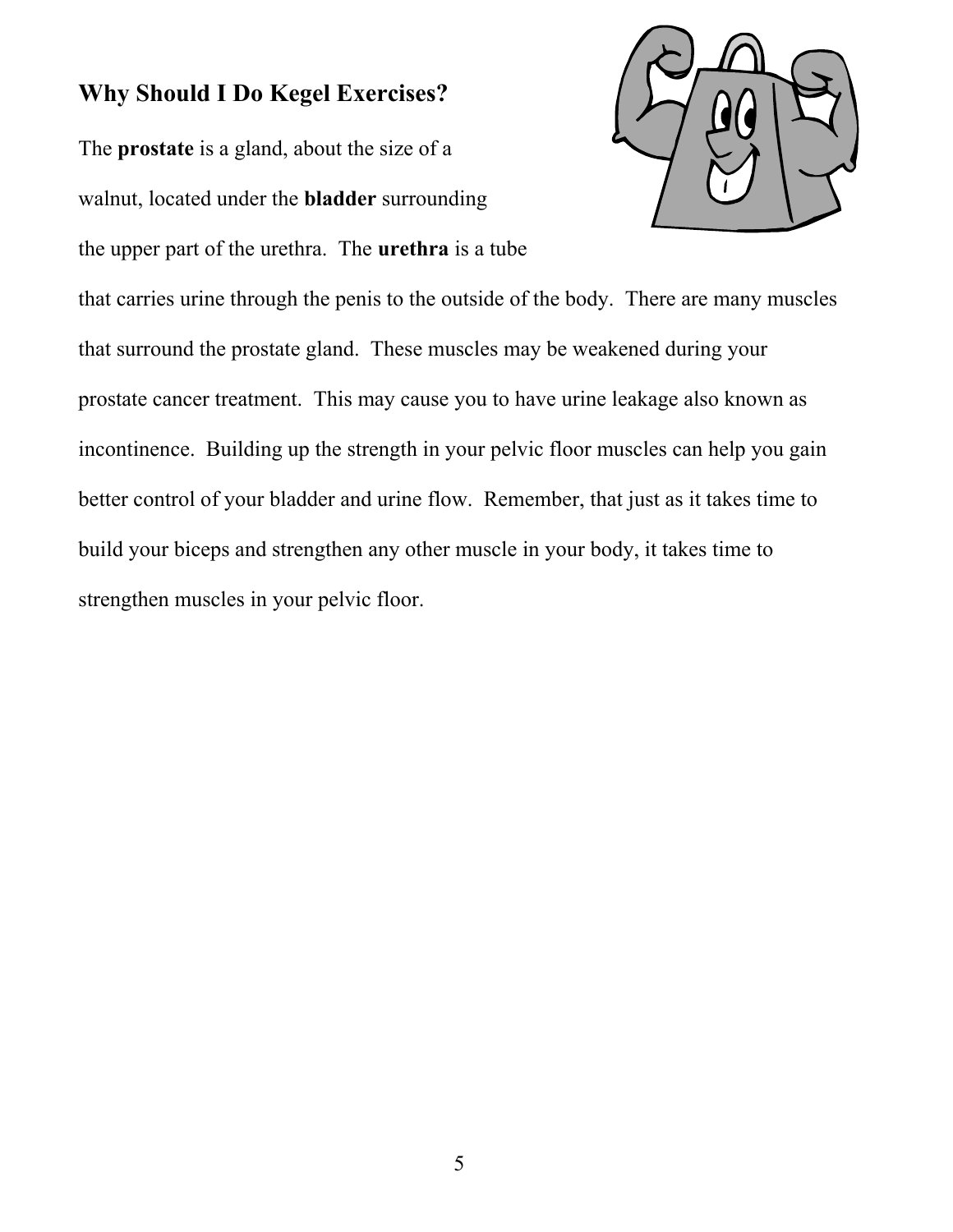# **How Do I Find My Pelvic Muscles?**

In order to help strengthen you pelvic floor muscles, it is important that you take time to make sure you are exercising the right muscles. It may take you several tries to find your pelvic muscles. So, take your time.



There are several ways that you can find your pelvic floor muscles. One way is to:

1. Try to stop and start your urine stream while you stand at your toilet to urinate (pee). Try to do this two or three times.

Another way to find your pelvic floor muscles is to:

- 1. Imagine that someone walks in to your bathroom while you are urinating (peeing) and you need to stop your urine flow.
- 2. Try to stop your urine flow.

The muscles you use to stop your urine flow are your pelvic floor muscles. These are the muscles you want to strengthen before and after your prostate cancer treatment.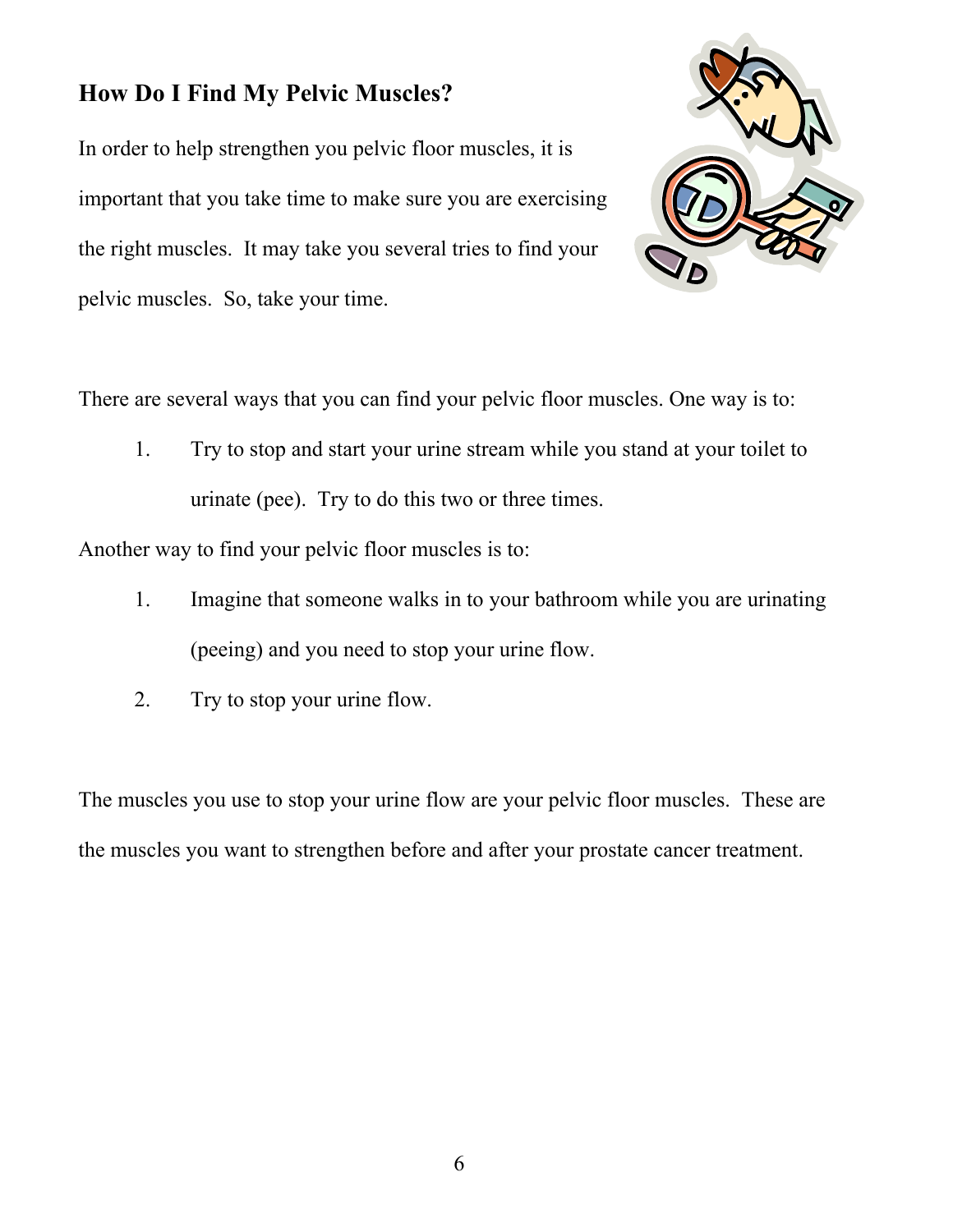# **How Do I Do A Kegel Exercise?**

Now that you have located your pelvic floor muscles, you can exercise them even when you do not have to urinate (pee) by following these simple steps:

- 1. Tighten and hold your pelvic floor muscles for five seconds (count 1 one thousand, 2 one thousand, 3 one thousand, 4 one thousand, 5 one thousand).
- 2. Relax your pelvic muscles.

You have just done one Kegel exercise. You should plan to do 10 to 20 Kegel exercises three to four times each day.

Another way to tighten your pelvic floor muscles is to:

- 1. Squeeze the muscles in your **anus** (like you are holding a **bowel movement**).
- 2. Relax your pelvic floor muscles after each attempt.
- 3. Repeat this exercise 10 to 20 times.

When you do your Kegel exercises, remember

Do not hold your breath.



- Do not push down. Squeeze your muscles together tightly and imagine that you are trying to lift this muscle up.
- Do not tighten the muscles in your stomach, buttocks, or thighs.
- Relax your pelvic floor muscles between each squeeze.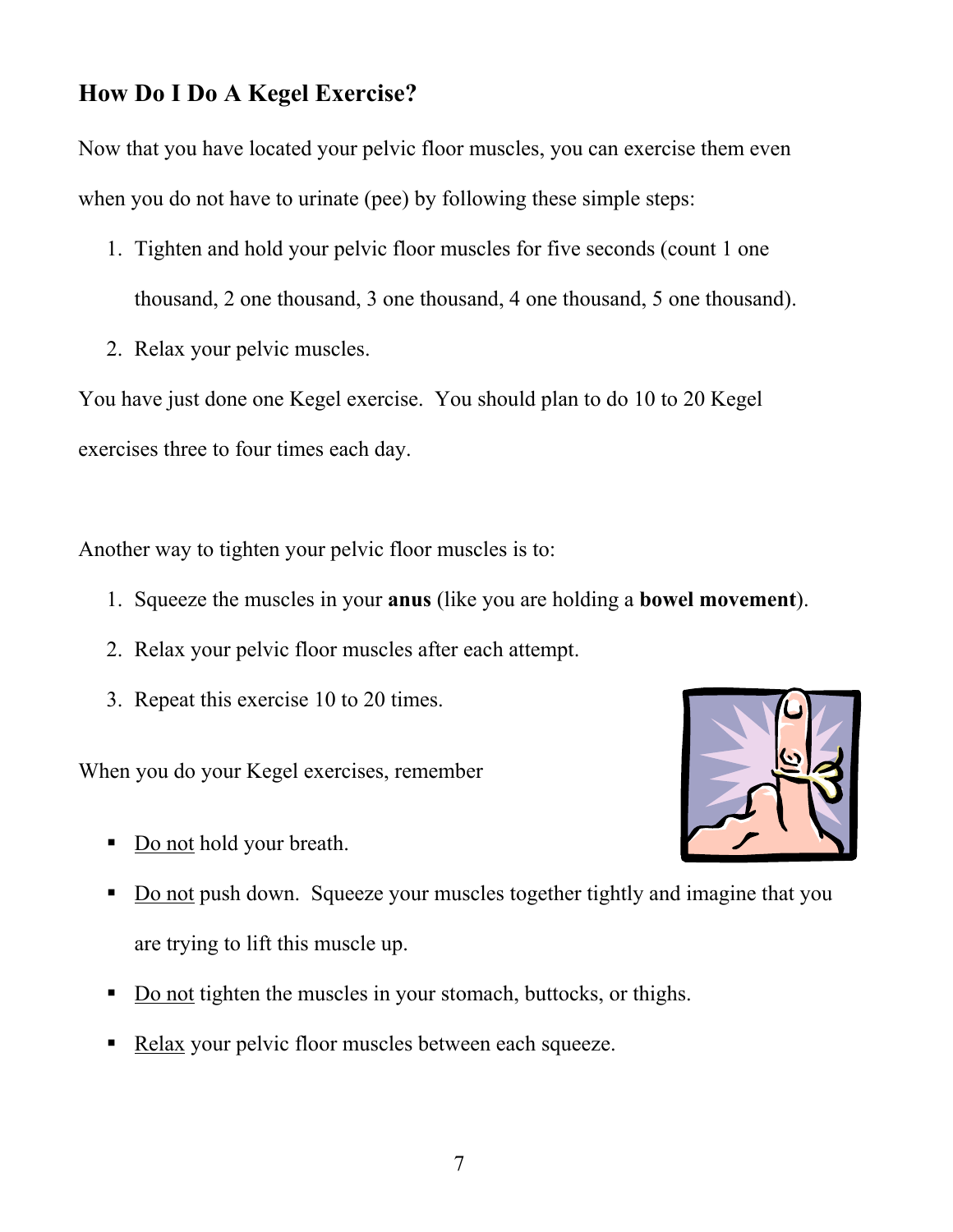#### **How Often Should I Do Kegel Exercises?**

When you first start doing your Kegel exercises, you may not be able to repeat the exercise 10 to 20 times. This is ok. It is much better for you to do fewer Kegel exercises that make your pelvic floor muscles stronger, than to do more exercises that do not work the muscle in the right way. As you get better at doing your Kegel exercises, slowly increase the number of times you repeat the exercise until you reach 20. Your goal should be to do 20 Kegel exercise three to four times each day.

The great thing about Kegel exercises is that you can do them anytime you want to do them. No one can tell that you are doing these exercises. You do not need any special equipment to do Kegel exercises. You can do your Kegel exercises before you get up in the morning, at lunchtime, at suppertime, and at bedtime. You can do them while you are watching TV or reading. Some men put notes on their refrigerator or on their bathroom mirror to remind them to do their Kegel exercises. Kegel exercises can help both men and women. Some men's partners do the exercises with them. The more you do them, the stronger your pelvic floor To Do: muscles will become.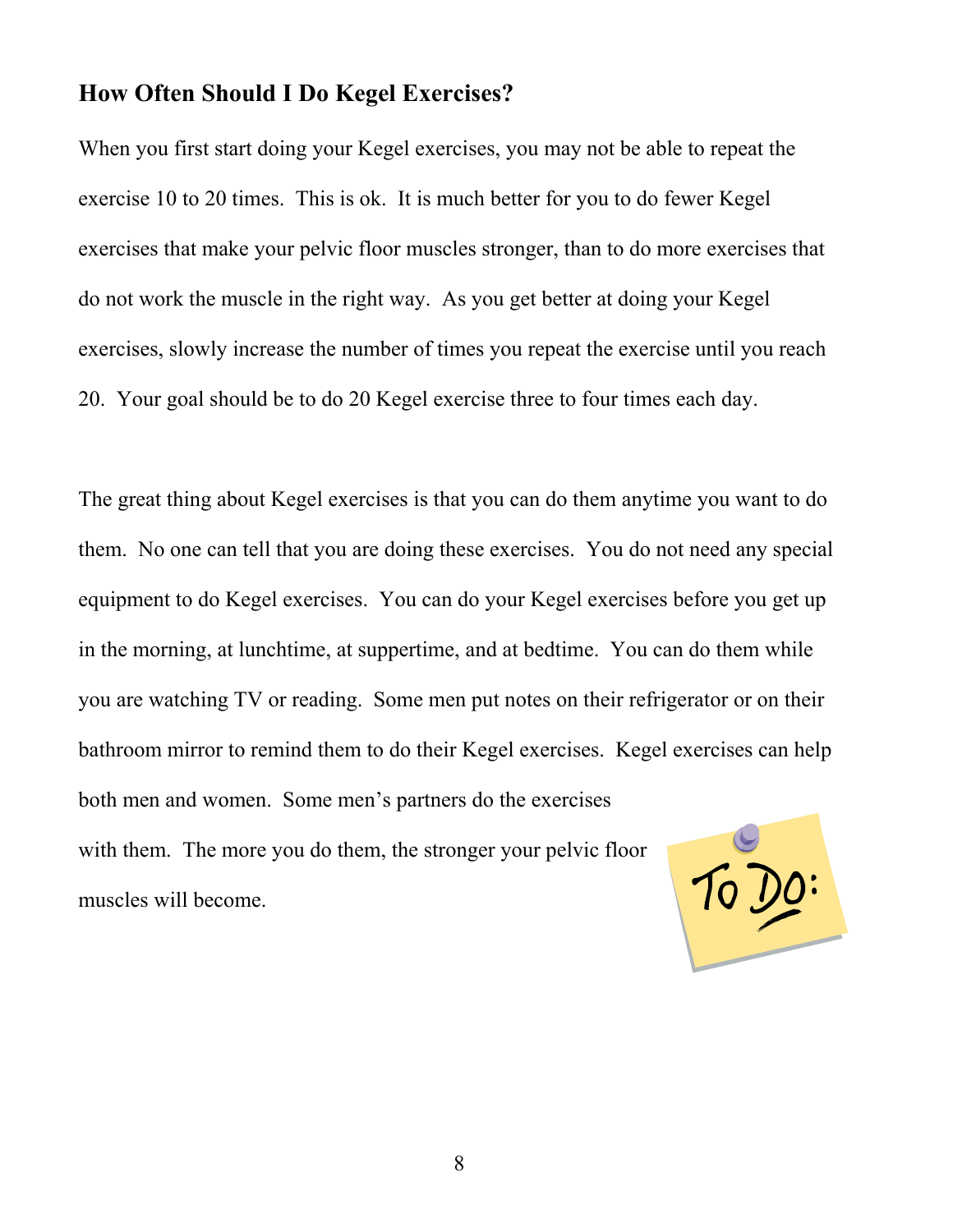# **When Should I Do My Kegel Exercise?**

It can take six weeks or longer to strengthen your pelvic floor muscles so it is best to start doing your Kegel exercises before you have prostate cancer treatment. This will help you become better at doing the Kegel exercises and strengthen your pelvic floor muscles before your treatment starts. Remember, your pelvic floor muscles are like any other muscle in your body. It takes regular exercise and time to strengthen them.

| <b>Plan For Doing Your Kegel Exercises</b>                       |  |
|------------------------------------------------------------------|--|
| • When will you practice your Kegel exercises?                   |  |
|                                                                  |  |
| • How will you get in touch with your doctor or health care team |  |
| if you have questions about Kegel exercises?                     |  |
| <b>Doctor's Name</b>                                             |  |
| Doctor's office phone number                                     |  |
| Doctor's pager                                                   |  |
|                                                                  |  |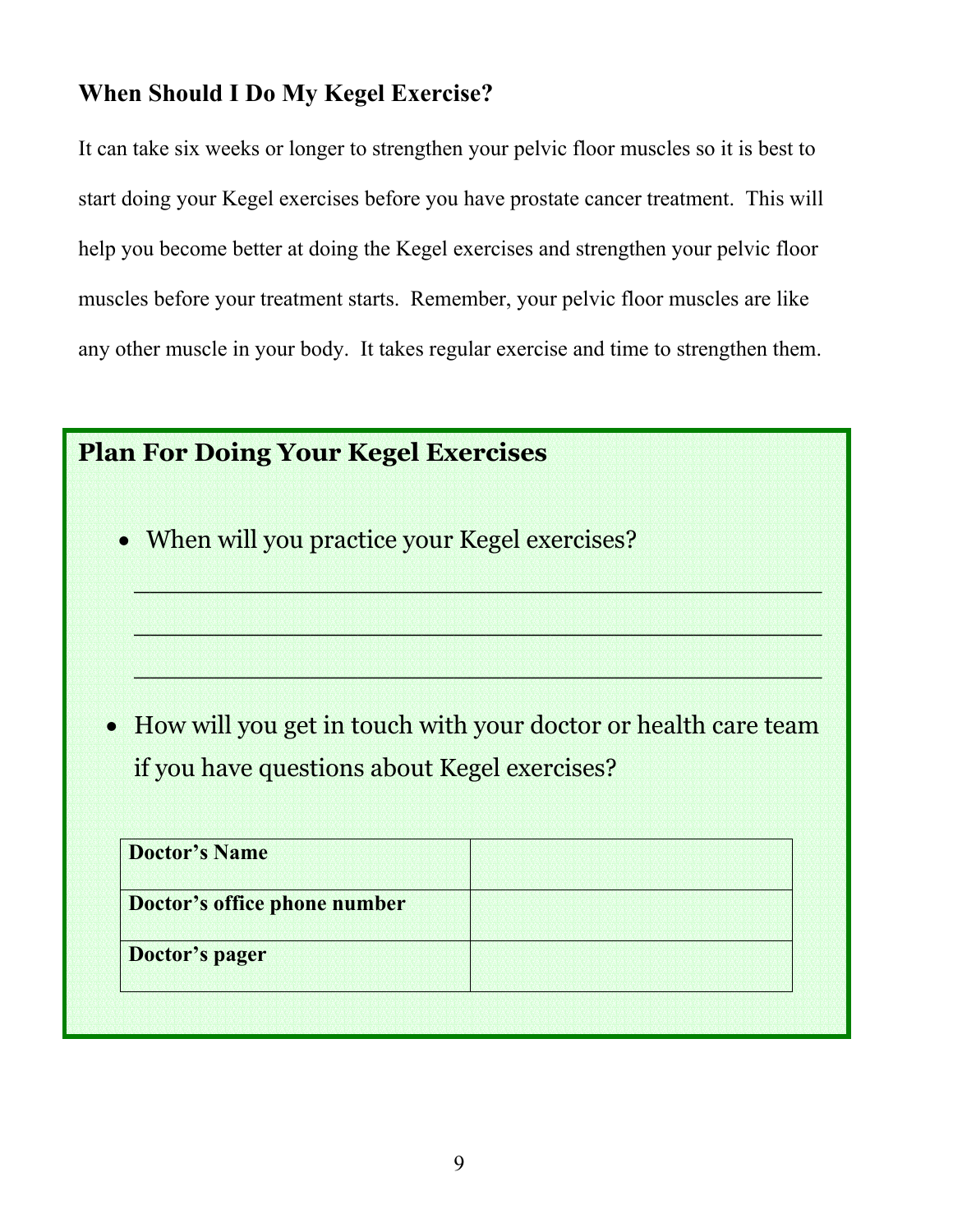#### **Can I do Kegel Exercises If I Have A Catheter?**

A **catheter** is a thin rubber tube placed in your body to drain urine from your bladder out through your penis. Do not do any Kegel exercises if you have a catheter in your penis.

Start doing your Kegel exercises according to the instructions above as soon as the catheter is taken out of your penis. After your catheter is removed you may experience some urine leakage (incontinence) when you stand up, cough, sneeze, laugh, or lift something. You will probably need to use incontinence pads for a while. However, doing Kegel exercises may help you control your urine flow sooner. If you have urine leakage when you stand up, cough, sneeze, laugh, or lift something, try doing a Kegel exercise. This may keep you from leaking urine.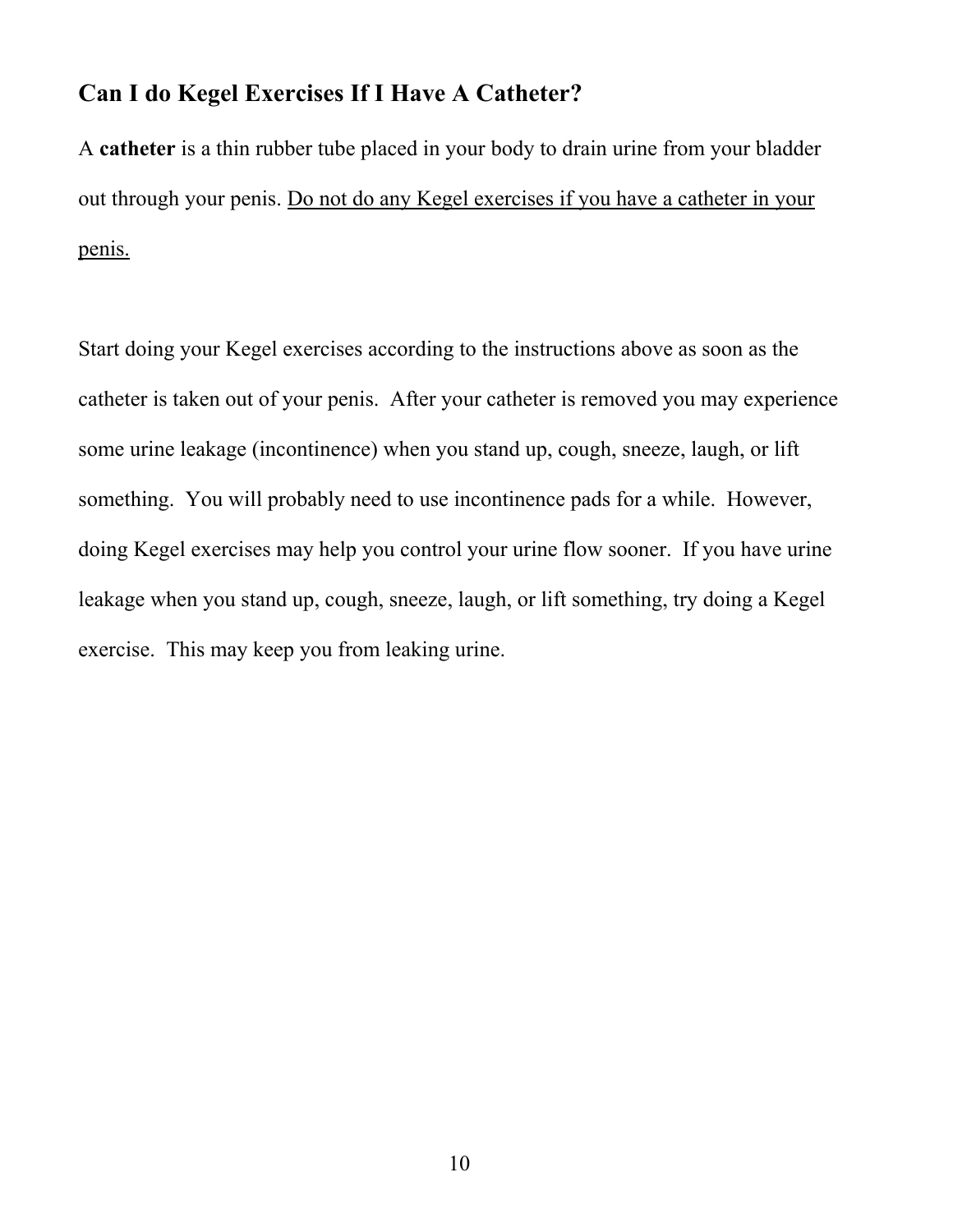#### **Will My Urine Leakage Stop If I Do Kegel Exercises?**

Most men gain control of their urine leakage (incontinence) within nine to 12 months after their surgery. Studies with men show that Kegel exercises help lessen urine leakage. However, each man's healing time is different.

Do not become discouraged if you have urine leakage. If you do your Kegel exercises on a daily basis, you can expect to see some results. You may have a great improvement or you may help keep your urine leakage from getting worse. You will need to continue doing your Kegel exercises each day so that your pelvic floor muscles stay strong.

If you have any questions or concerns about urine leakage (incontinence), how to do a Kegel exercise, or if you would like to know about other things that may help with urine leakage, please talk to your doctor or your healthcare team.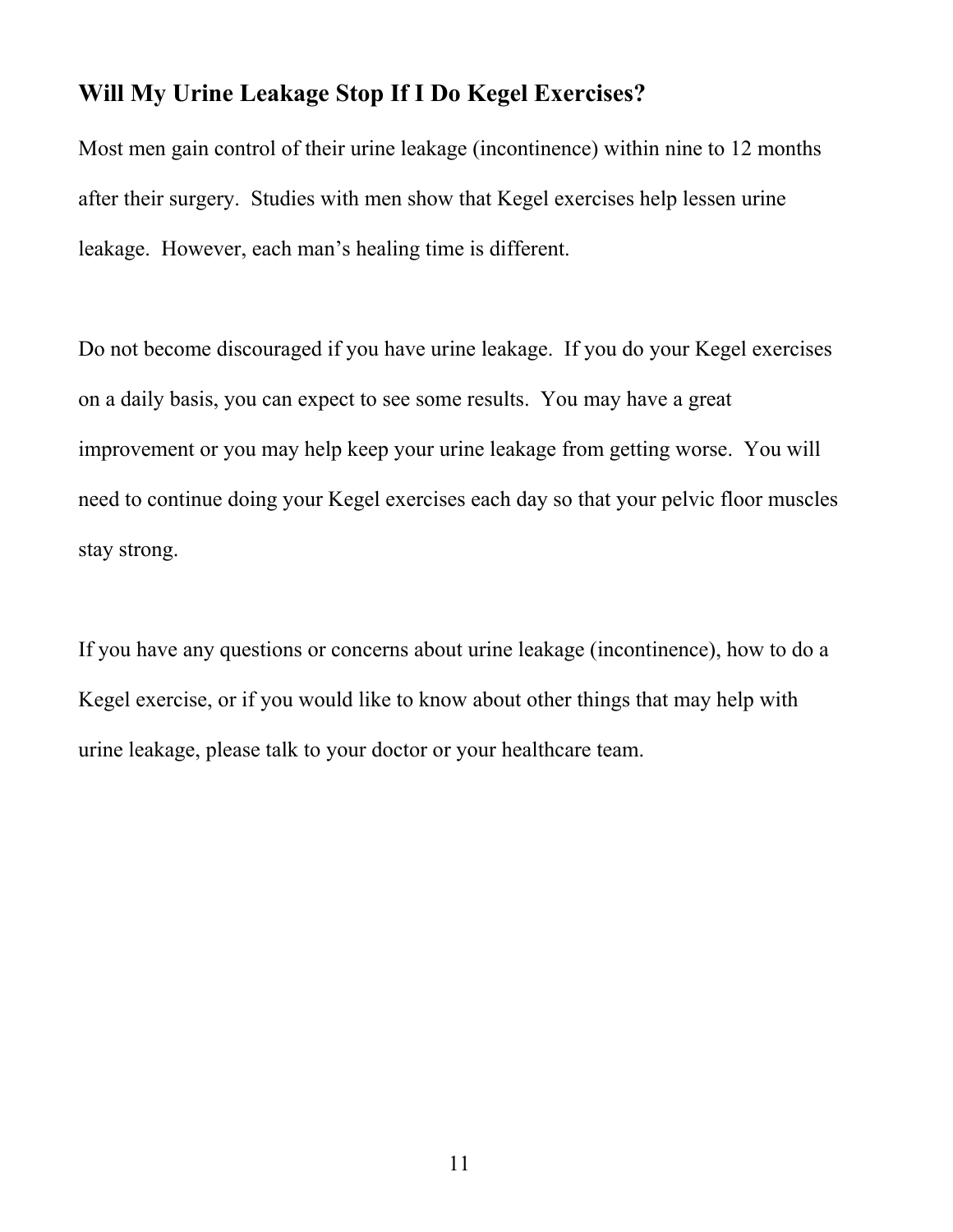## **What Have I Learned By Reading This Booklet?**

In this booklet, you learned about:

- What a Kegel exercise is
- Why you should do Kegel exercise
- How to find your pelvic floor muscles
- How often you should do your Kegel exercises.

If you have any questions, please talk to your doctor or health care team. It is important for you to think about and plan how you will take care of yourself before and after your prostate cancer treatment. This knowledge will help you take better care of yourself and feel more in control so that you can get the most from your treatment.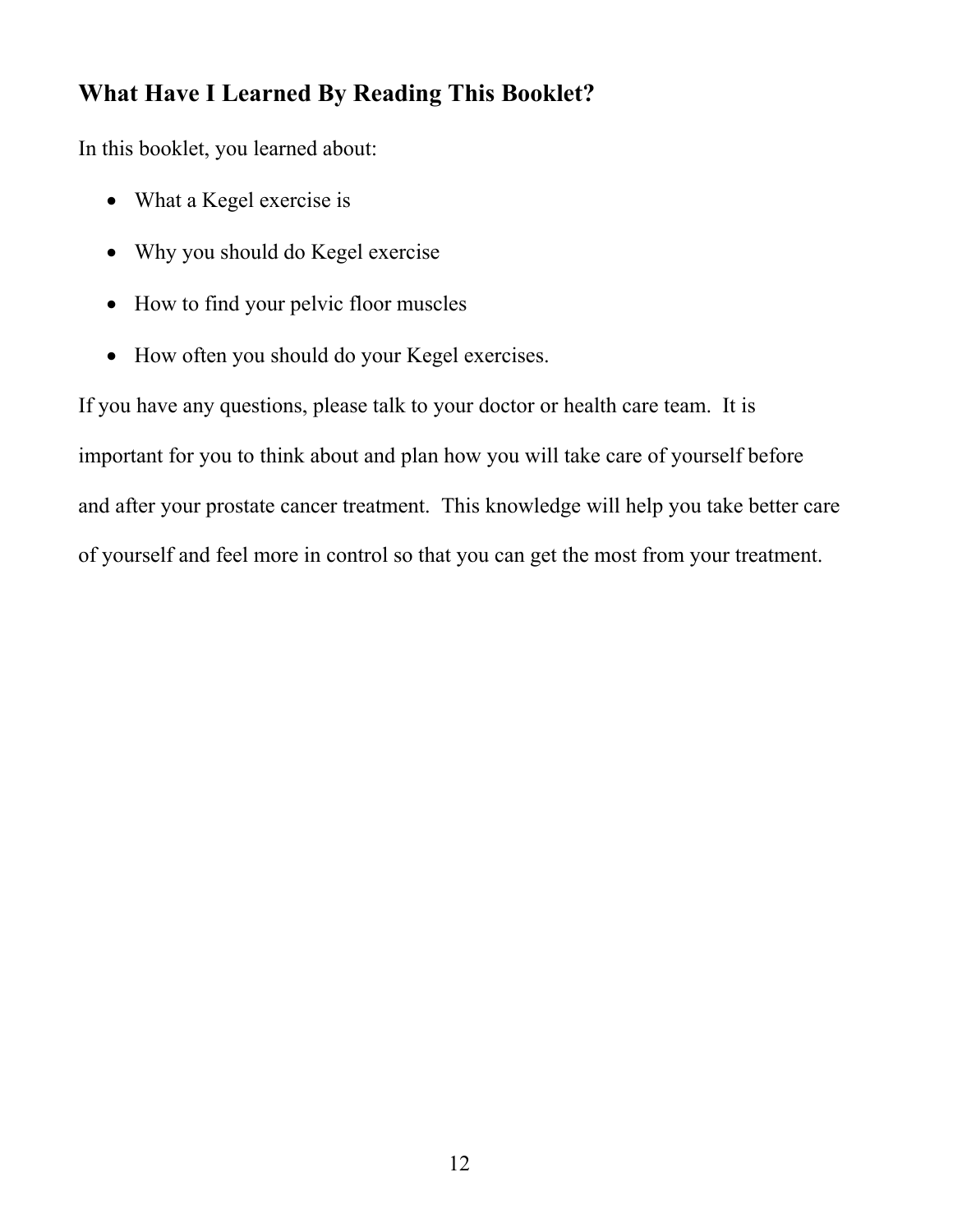### **Key Words**

**Anus:** the opening through which **stool** passes out of your body. The act of passing stools is called a 'bowel movement.'

**Bladder**: a muscle shaped like a balloon and holds your urine.

**Bowel movement:** The act of passing stool.

**Catheter**: a thin rubber tube placed in your body to drain urine from your bladder out through your penis.

**Incontinence**: when you leak or pass urine when you do not want to.

**Kegel (Key-gul) exercise**: exercises strengthen the pelvic floor muscles, which support the bladder and bowel.

**PC muscles (also known as Pelvic floor or pubococcygeus muscles):** muscles that support your bladder and rectum and helps control your urine flow.

**Pelvic floor muscles (also known as the pubococcygeus (pu-bo-kak-sij-e-us) or PC muscles):** muscles that support your bladder and rectum and helps control your urine flow.

**Prostate**: a gland, about the size of a walnut, located under the bladder surrounding the upper part of the urethra

**pubococcygeus (pu-bo-kak-sij-e-us) muscles (also known as pelvic floor or PC muscles)**: support your bladder and **rectum** and helps control your urine flow.

13